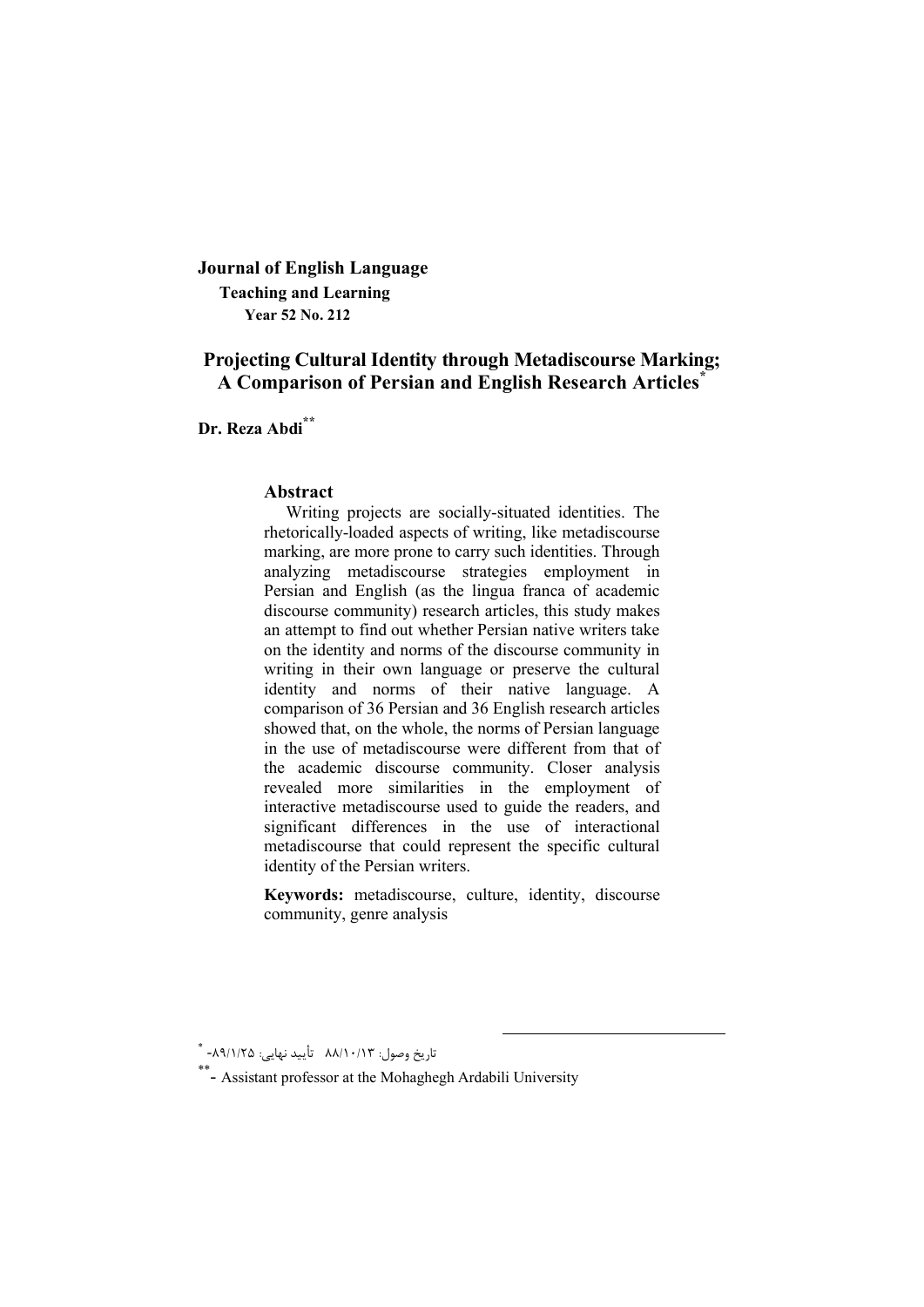### **1. Introduction**

According to Gee (2005), the way we make visible and recognizable who we are, and what we are doing, always involves more than just language. Also, van Dijk et al. (1997) maintain that the social and cultural trends of human societies are realized in language, discourse, and communication and every speech community may have its own norms, values and ways of communication. Moreover, Dahl (2004) observes that academic writers leave traces of themselves in their writing which may be linked to their national culture. It can be concluded that there is a general consensus among scholars that writing projects socially-situated identities (Hyland, 2005). The rhetorically-loaded aspects of discourse are better candidates to carry such identities.

Studies of comparative nature are sometimes carried out to reveal identity differences and the concept of discourse community and genre plays an important role in securing valid contrastive identity studies. Swales (1990: 24-27) characterizes discourse community as, among others, having a broadly agreed set of common public goals; having mechanisms of intercommunication among its members; and utilizing and hence possessing one or more genres in the communicative utterance of its aims.

According to above definition, academic discourse community and disciplinary communities are typical discourse communities. Discourse communities' forms of communications are more or less conventionalized and characterized with multitude of linguistic and non-linguistic sophistication. Inevitably, then, the multilingual members of these communities make an attempt to manifest more or less similar patterns of behavior in order to sustain the membership (Bizzell, 1992).

As mentioned above, every discourse community uses several ritualized ways of communication which gives rise to various genres (Swales, 1990). Genre is a means of achieving a communicative goal that has evolved in response to particular rhetorical needs; and changes and evolves in response to changes on those needs (Dudley-Evans, 1994). The Research article is one of the widely practiced genres of communication among members of academic discourse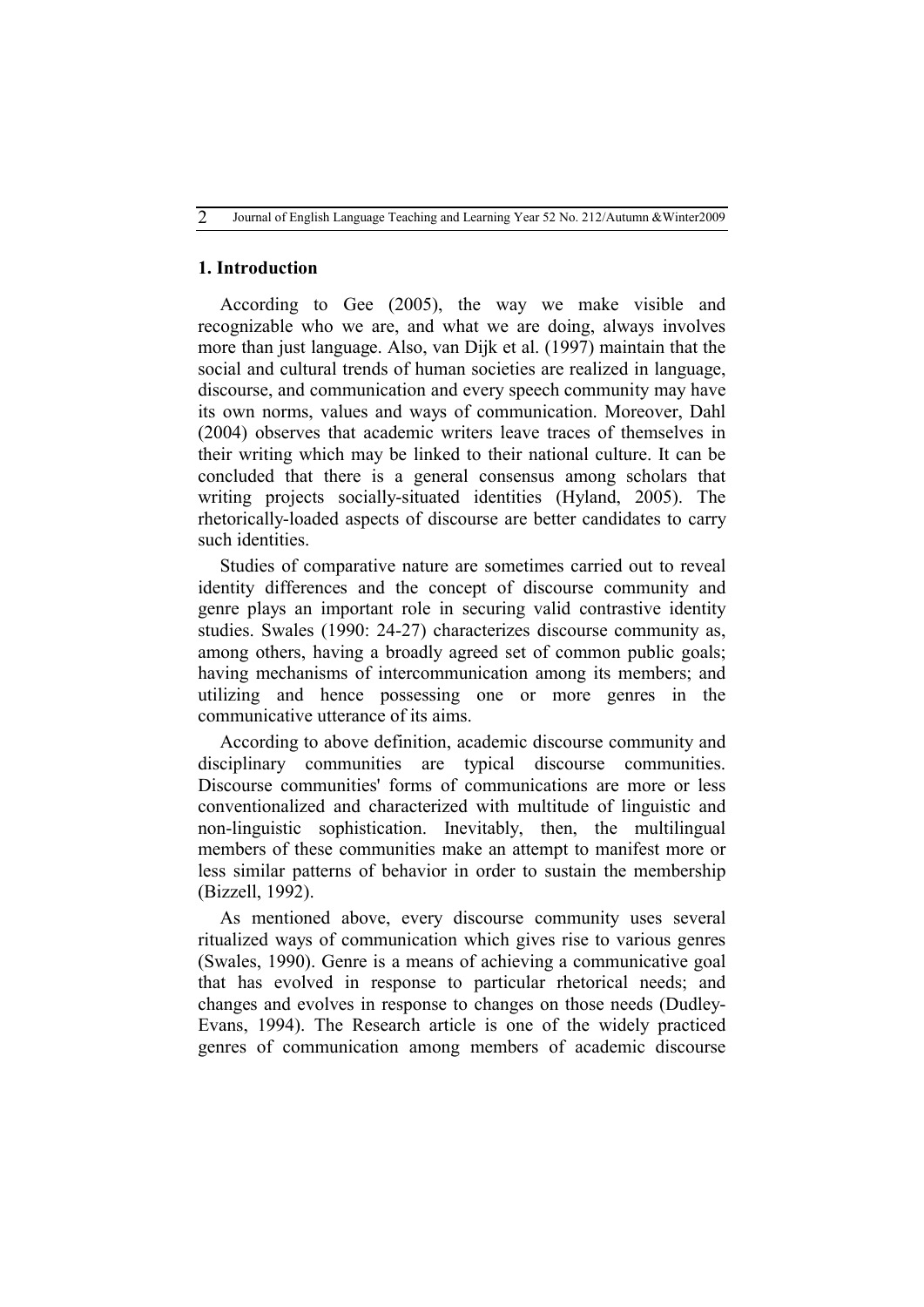community for the introduction of new findings and claims (Koutsantoni, 2006) and receiving peer feedback.

Accordingly, genre analysis provides a useful framework for the analysis of language use for a variety of linguistic and teaching purposes (Bhatia, 2006). Genre analysis is an attempt to extract explicit and implicit conventions in order to contribute to genre theory and also provide a tangible framework for the new members.

Generic analysis of research articles can cover a wide variety of focuses from moves and strategies (Bhatia, 1999) to rhetorical features (Hyland, 2005). As an example Mahzari and Maftoon (2007) compared English and Persian moves in research article introductions and reported similarities and differences. Works followed by the contrastive rhetoric of Kaplan (1966) have tried to compare rhetorical styles of different cultures with English (see Conner, 1996) primarily in order to inform the native speakers of various languages of the rhetorical differences that need to be attended to when trying to communicate with other members of the discourse communities through the lingua franca of English. The plethora of research on this topic signifies that rhetorical options of writers are apparently more identity and culture-sensitive. Although the essential characteristics of research articles and other genres of academic discourse community are ritualized and universal, cross-cultural studies have identified various differences in less visible rhetorical strategies between different national cultures (Peterlin, 2005).

Persuasion, as part of the rhetorical structure of research articles, is partly achieved by employing metadiscourse. Metadiscourse is defined as self-reflective linguistic expressions referring to communication triangle; the evolving text, the writer(s), and the imagined readers of that text (Crismore, 1989; Hyland, 2004). It is based on a view of writing as a social engagement and, in academic contexts, reveals the ways writers project themselves into their discourse to engage readers, signal their guiding and organizing attempts, commitments, and attitudes (Hyland and Tse, 2004).

The significance of metadiscourse, as part of the rhetorical structure of written communication and as linguistic resources closely associated with identities of the writers, was demonstrated by several studies. Crismore et al. (1993) compared Finnish and English native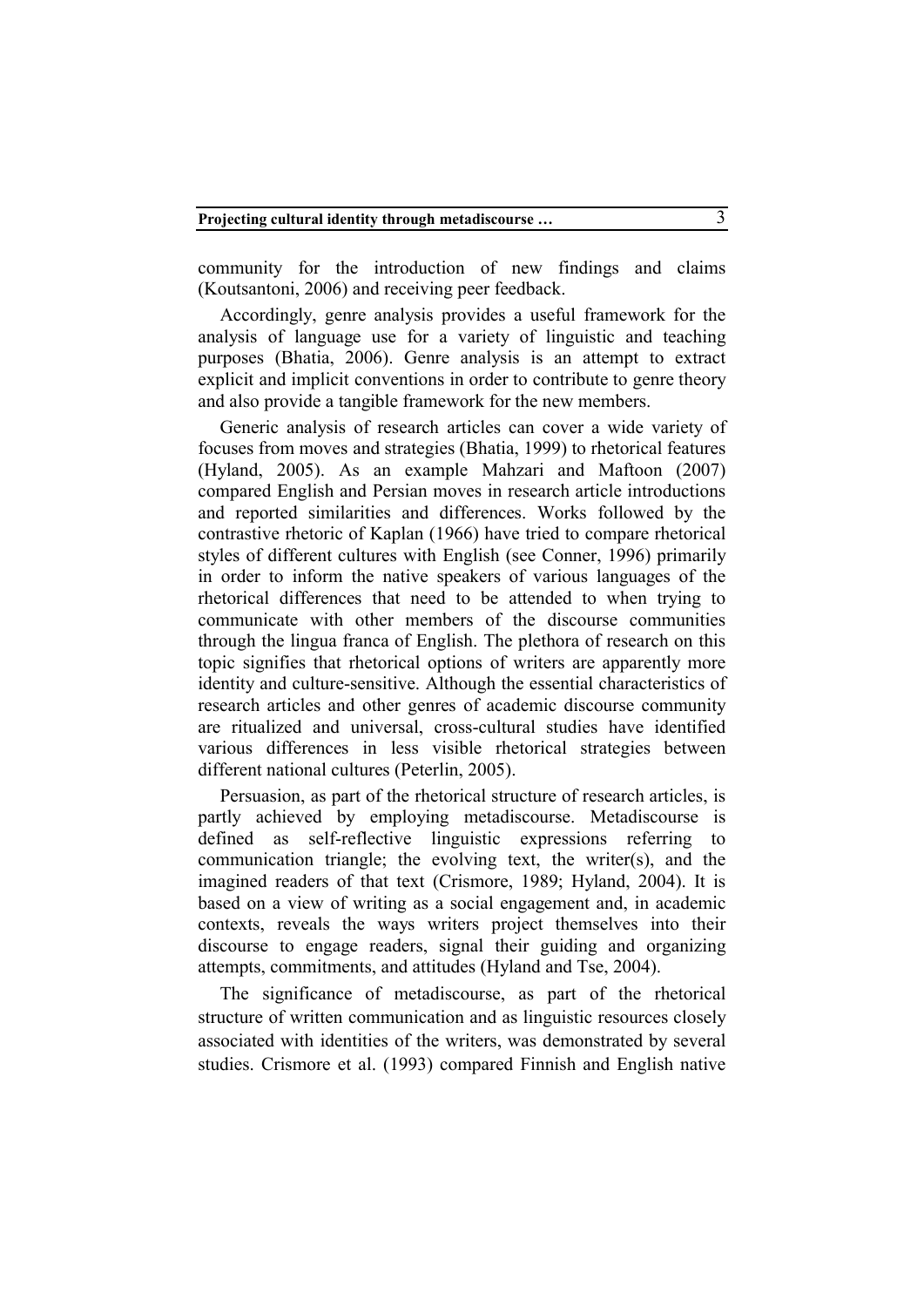writers' texts in terms of metadiscourse and explained the differences through sociocultural motivations. Crismore and Farnsworth (1990) compared two genres of communication for the same topic and found that the genre makes a difference in the use of metadiscourse. Mauranen (1993) compared Finnish and English academic texts in an attempt to find cross-cultural differences in the use of metatextual features and found significant differences between the speakers of the two languages. Vassileva (2001) compared Bulgarian and English research articles and found considerable difference between two languages in terms of the use of metadiscourse. Finally, Abdi (2002) compared the use of interpersonal metadiscourse in social and natural sciences and found different disciplinary and generic identities.

According to Bourdieu (1984, as cited in Dressen-Hammouda, 2008), one's *habitus* unconsciously incorporates the patterns, norms and regularities that structure a community and, accordingly, builds the identity. It is generally accepted that the putatively different identities from speech communities tend to converge in ritualized communications (like writing research articles) among members of academic discourse communities, even when communicating in different languages.

It can be feasible to argue that the assimilation to discourse community identity begins with formal and concrete norms and proceeds, if at all, to abstract and less visible norms (Dressen-Hammouda, 2008). Consequently, the differences between the predominant trends of discourse communities and native cultures can be justified in two ways. In the first place, some norms might be so deeply rooted in the native cultural thought patterns that they do not easily lend themselves to discursive and disciplinary acculturations. Secondly, the norms of the discourse community, that are not attended to, might be too abstract to be easily captured.

This study compares employment of metadiscourse in English and Persian research articles in order to find out whether Persian writers follow the norms of academic discourse community or preserve their own native norms which represent their cultural identity.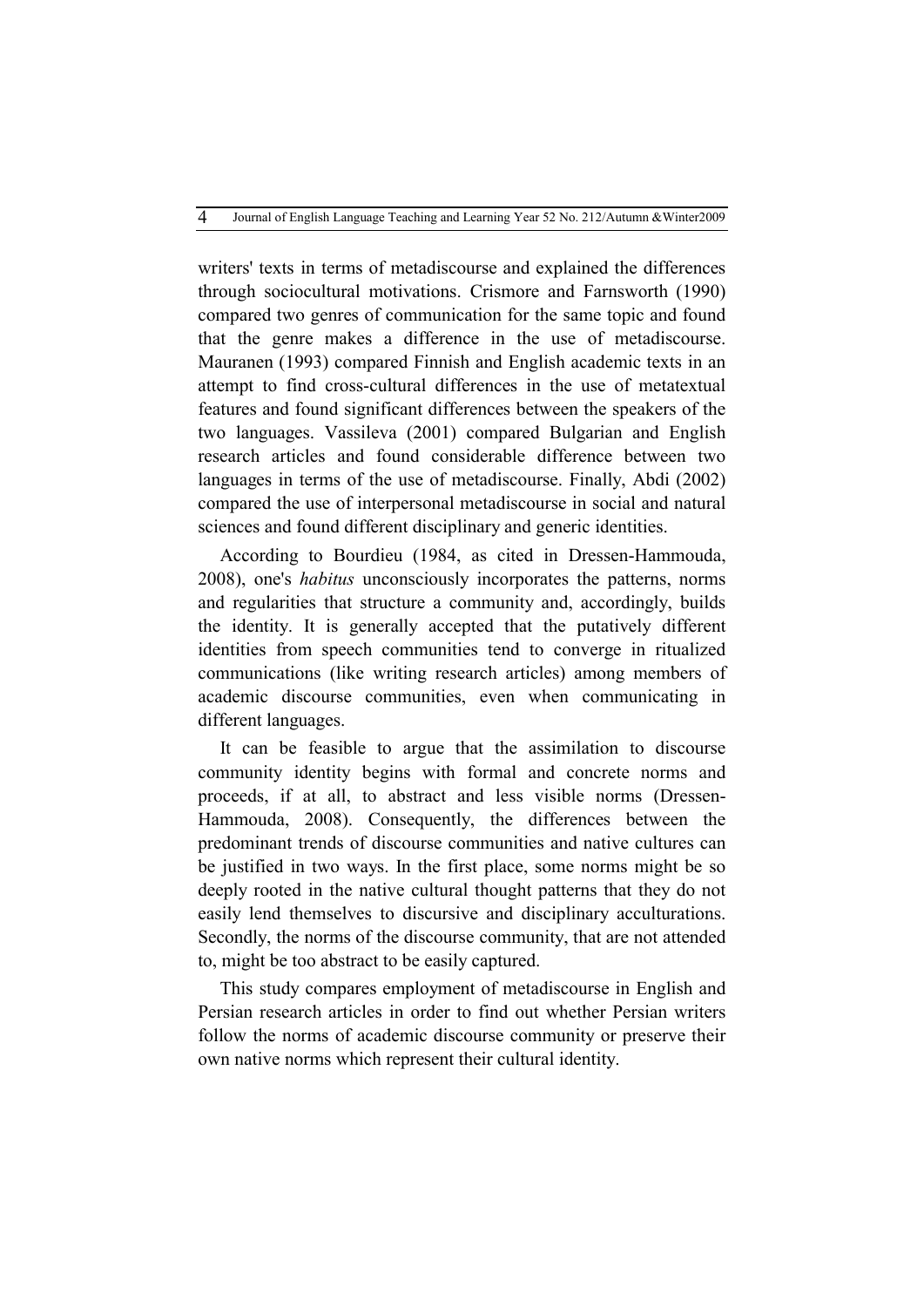## **2. Method**

This study reviewed 72 recently published research articles selected randomly (36 Persian and 36 English) from six disciplines. The Persian articles were selected from SID database (http://www.sid.ir) and the English ones were taken from sciencedirect (http://www.sciencedirect.com). Three disciplines were selected from hard sciences and the other three from soft sciences. We included hard and soft sciences since the two branches are allegedly associated with different research paradigms (Guba and Lincoln, 1994). We thought that a sort of paradigmatic identity could prompt different rhetorical choices and, hence, different ways of metadiscourse marking. An attempt was made to choose articles that had at least one nativespeaker author (judged by name and affiliation). The corpus detail appears in Table 1.

|  |  |  | Table 1: The corpus detail |  |
|--|--|--|----------------------------|--|
|--|--|--|----------------------------|--|

|                                                | Soft Sciences  |                |                 |                |                |                |                      |                |  |              | <b>Hard Sciences</b> |                |                |                                  |                |                |                |                |                |    |    |
|------------------------------------------------|----------------|----------------|-----------------|----------------|----------------|----------------|----------------------|----------------|--|--------------|----------------------|----------------|----------------|----------------------------------|----------------|----------------|----------------|----------------|----------------|----|----|
|                                                |                | Sociology      |                 |                |                |                | Education Psychology |                |  |              | Physics Chemistry    |                |                | Medicine                         |                |                |                |                |                |    |    |
|                                                | J1 –           | $_{\rm J2}$    | $\overline{13}$ | - J1           |                |                | J2 J3 J1 J2 J3       |                |  | T            |                      | $J1$ $J2$ $J3$ |                | $_{\rm J1}$                      | $J2$ $J3$      |                | J1.            | $_{\rm J2}$    | $_{\rm J3}$    | T  |    |
| English 2 2 2 2 2 2 2 2 2 18 2 2 2 2 2 2 2 2 2 |                |                |                 |                |                |                |                      |                |  |              |                      |                |                |                                  |                |                |                |                | 2              | 18 | 36 |
| Persian 2 2                                    |                |                | $\overline{2}$  |                |                |                |                      |                |  |              |                      |                |                | 2 2 2 2 2 2 18 2 2 2 2 2 2 2 2 2 |                |                |                |                | 2              | 18 | 36 |
|                                                | $\overline{4}$ | $\overline{4}$ | $\overline{4}$  | $\overline{4}$ | $\overline{4}$ | $\overline{4}$ | $\overline{4}$       | $\overline{4}$ |  | $4 \t36 \t4$ |                      | $\overline{4}$ | $\overline{4}$ | $\overline{4}$                   | $\overline{4}$ | $\overline{4}$ | $\overline{4}$ | $\overline{4}$ | $\overline{4}$ | 36 | 72 |

Several metadiscourse models have been introduced since the inception of the concept. All of the models, in one way or another, are recognitions of a belief that the use of language for communication is not just an attempt to transfer information and knowledge; rather it is also normally accompanied by cooperative efforts like organization, evaluations, feelings, engagement, etc.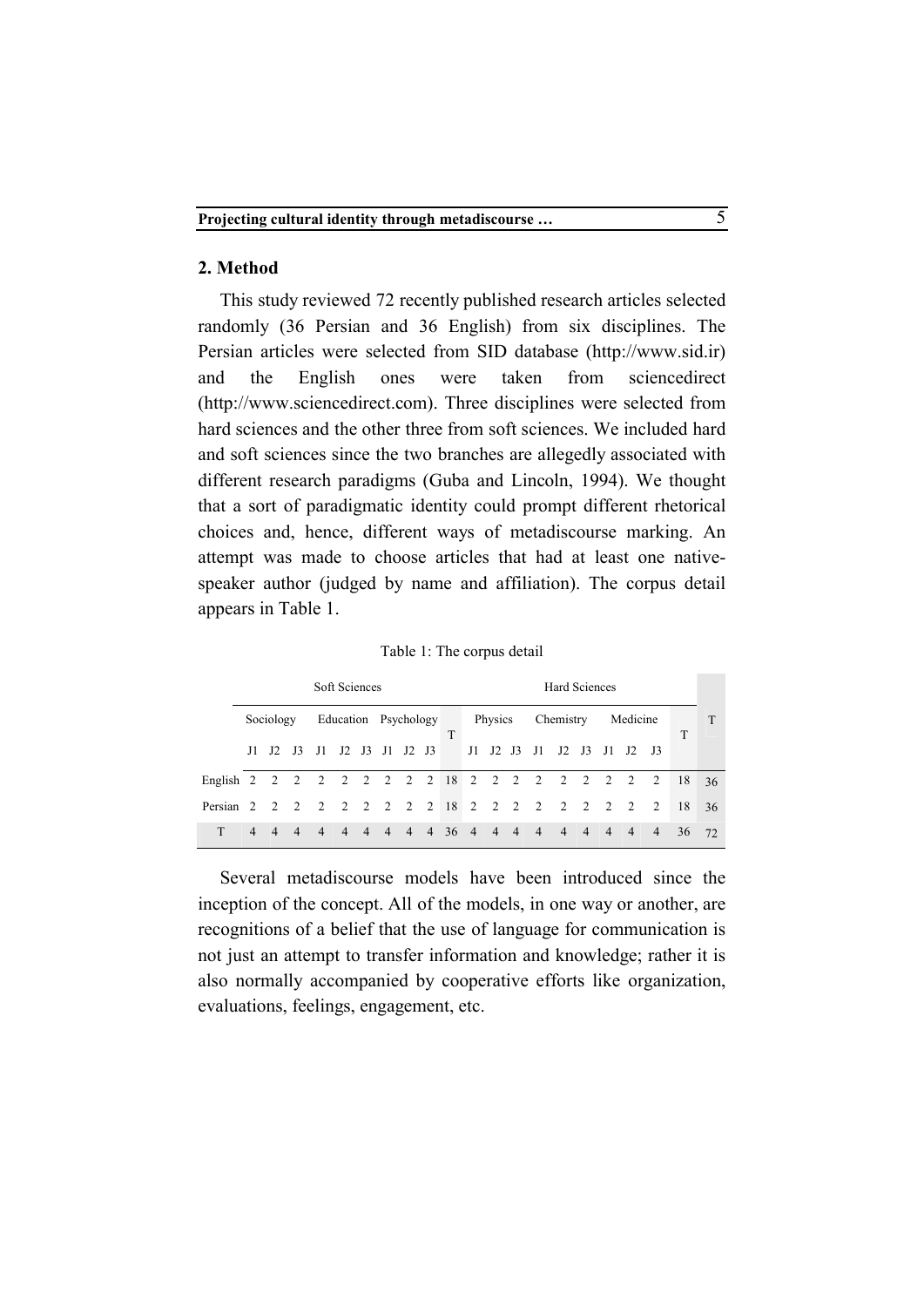| Category              | <b>Function</b>                                     | <b>Examples</b>                              |
|-----------------------|-----------------------------------------------------|----------------------------------------------|
| <b>Interactive</b>    | Help to guide the reader through the text Resources |                                              |
| Transitions           | express relations between main clauses              | in addition; but; thus; and                  |
| Frame markers         | refer to discourse acts, sequences or stages        | conclude;<br>finally; to<br>my<br>purpose is |
| Endophoric<br>markers | refer to information in other parts of the<br>text  | noted above; see figure; in<br>section 2     |
| Evidentials           | refer to information from other texts               | according to $X$ ; $Z$ states                |
| Code glosses          | elaborate propositional meaning                     | namely; e.g.; such as; in<br>other words     |
| <b>Interactional</b>  | Involve the reader in the text                      | <b>Resources</b>                             |
| Hedges                | withhold commitment and open dialogue               | might; perhaps;<br>possible:<br>about        |
| <b>Boosters</b>       | emphasize certainty and close dialogue              | in fact; definitely; it is clear<br>that     |
| Attitude markers      | expresses writers' attitude to proposition          | unfortunately; I<br>agree;<br>surprisingly   |
| Self mentions         | explicit reference to $\text{author}(s)$            | I; we; my; me; our                           |
| Engagement<br>markers | explicitly build relationship with reader           | consider; note; you can see<br>that          |

Table 2: An interpersonal model of metadiscourse (Hyland and Tse, 2004: 169; Hyland, 2005: 49)

For the purpose of this study, a recent metadiscourse classification formulated by Hyland and Tse (2004) and Hyland (2005) was taken as the model (Table 2).

Linguistic realizations of metadiscourse strategies were recognized according to the criteria of the model before and while analyzing. The propositions containing metadiscourse markers were identified functionally and manually throughout the small corpus since there is a common belief among scholars that metadiscourse is inherently a fuzzy and a functional category and that the metadiscursive expressions can be multifunctional and context dependent (Ädel, 2006).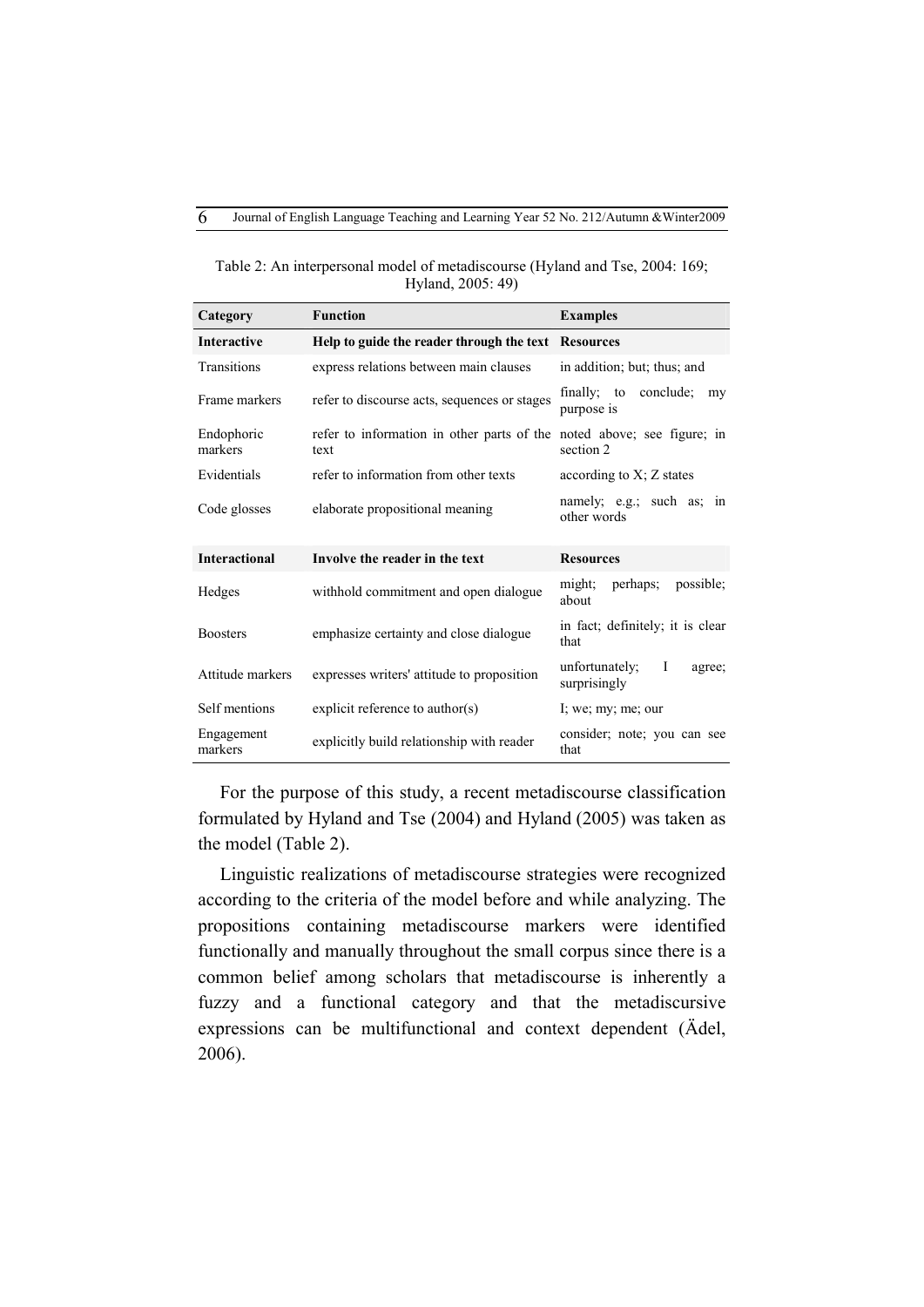### **3. Results and Discussion**

 $\overline{a}$ 

The Persian research articles were notably shorter than English articles and there were also differences among many articles in terms of the word count. As such, an average of 40000 words for every six articles from each discipline, estimated from English articles average length, was taken as the criterion length. Then, the raw frequency counts of all metadiscourse strategies from both languages were adjusted to the criterion length. The result appears in Table 3 (the percentages were rounded up except for the last row).

Table 3: Distribution of metadiscourse markers in Persian and English research articles

|         |                         |                    |             | Interactive      |                       |                        |                 |                | Interactional |                     |                     |                |                       |                    |             |  |
|---------|-------------------------|--------------------|-------------|------------------|-----------------------|------------------------|-----------------|----------------|---------------|---------------------|---------------------|----------------|-----------------------|--------------------|-------------|--|
|         |                         |                    | Transitions | markers<br>Frame | Endophoric<br>markers | Evidentials            | Glosses<br>Code | $\blacksquare$ | Hedges        | <b>Boosters</b>     | Attitude<br>markers | Self-mentions  | Engagement<br>markers | ⊨                  | 5           |  |
|         |                         | $\mathbf{F}$       | 991         | 878              | 444                   | 1345                   | 249             | 3907           | 245           | 432                 | 66                  | $\overline{c}$ | 59                    | 704                | 4711        |  |
|         | Soft                    | $\frac{0}{0}$      | 53%         | 62%              | 40%                   | 48%                    | 50%             | 51%            | 41%           | 47<br>$\frac{0}{0}$ | 37%                 | 4%             | 55%                   | 38%                | 49%         |  |
|         |                         | F                  | 873         | 540              | 661                   | 1454                   | 251             | 3779           | 350           | 482                 | 111                 | 49             | 48                    | 1040               | 4819        |  |
| Persian | Hard                    | $\frac{0}{0}$      | 47%         | 38%              | 60%                   | 52%                    | 50%             | 49%            | 59%           | 53<br>$\frac{0}{0}$ | 63%                 | 96%            | 45%                   | 62%                | 51%         |  |
|         | Т                       |                    | 1864        | 1418             | 1105                  | 2799                   | 500             | 7686           | 595           | 914                 | 177                 | 51             | 107                   | 1844               | 9530        |  |
|         | $%$ Of<br>strategy      |                    | 50%         | 56%              | 53%                   | 50%                    | 31%             | 49%            | 26%           | 56<br>$\frac{0}{0}$ | 42%                 | 5%             | 42%                   | 33%                | 45%         |  |
|         | Soft                    | F<br>$\frac{0}{0}$ | 950<br>52%  | 800<br>71%       | 315<br>32%            | 1299<br>47%            | 527<br>47%      | 3891<br>50%    | 824<br>50%    | 313<br>44%          | 119<br>48%          | 522<br>57%     | 91<br>62%             | 1869<br>51%        | 5760<br>50% |  |
|         | Har                     | $\mathbf{F}$       | 879         | 327              | 676                   | 1482                   | 593             | 3957           | 837           | 395                 | 128                 | 392            | 55                    | 1807               | 5764        |  |
| English | d                       | $\frac{0}{0}$      | 48%         | 29%              | 68%                   | 53%                    | 53%             | 50%            | 50%           | 56%                 | 52%                 | 43%            | 38%                   | 49%                | 50%         |  |
|         | T                       |                    | 1829        | 1127             | 991                   | 2781                   | 1120            | 7848           | 1661          | 708                 | 247                 | 914            | 146                   | 3676               | 11524       |  |
|         | $%$ Of<br>strategy      |                    | 50%         | 44%              | 47%                   | 50%                    | 69%             | 51%            | 74%           | 44%                 | 58%                 | 95%            | 58%                   | 67%                | 55%         |  |
|         | <b>GT</b>               |                    | 3693        | 2545             | 2096                  | 5580                   | 1620            | 15534          | 2256          | 1622                | 424                 | 965            | 253                   | 5520               | 21054       |  |
|         | $%$ Of<br>metadiscourse |                    |             | 17.5% 12.1%      | 10%                   | 26.5% 7.7% 73.8% 10.7% |                 |                |               | 7.7%                | $2\%$               | 4.6%           |                       | $1.2\%$ 26.2% 100% |             |  |

The chi-square formula was applied five times for each metadiscourse strategy to compare languages and sciences to find significant differences. The result appears in Table 4.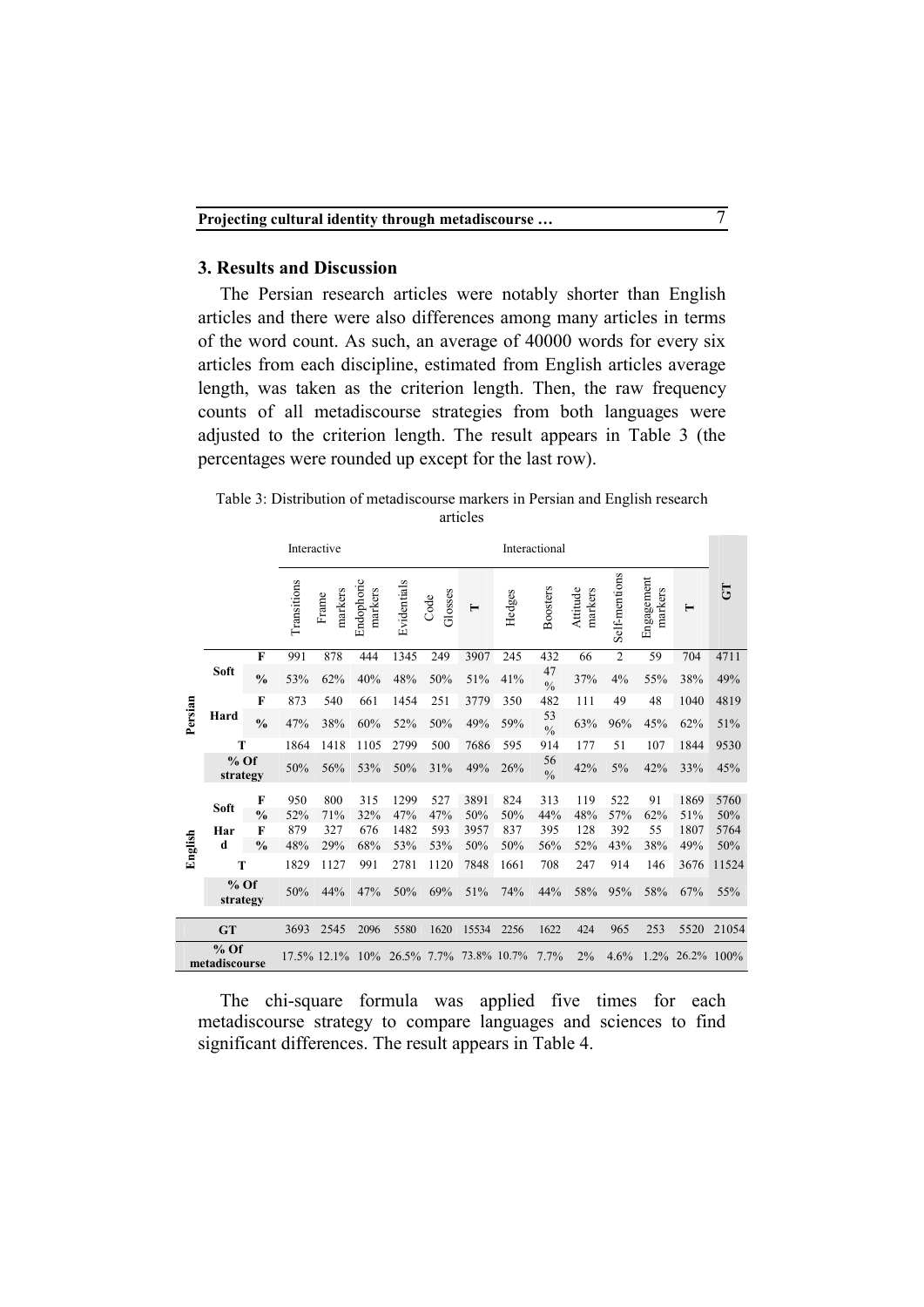|       |       |             |                     | Interactive           |             |                 |          | Interactional |                 |                     |               |                       |               |      |
|-------|-------|-------------|---------------------|-----------------------|-------------|-----------------|----------|---------------|-----------------|---------------------|---------------|-----------------------|---------------|------|
|       |       | Transitions | markers<br>Frame    | Endophoric<br>markers | Evidentials | Glosses<br>Code | $\vdash$ | Hedges        | <b>Boosters</b> | markers<br>Attitude | Self-mentions | Engagement<br>markers | $\mapsto$     | 5    |
|       | PS/ES | 0.86        | 3.62                | 21.92                 | 0.80        | 99.59           | 0.03     | 313.60        | 19.00           | 15.18               | 516.03        | 6.82                  | 527.49 105.15 |      |
|       | PH/EH | 0.02        | 52.32               | 0.17                  | 0.27        | 138.58          | 3.22     | 199.80        | 8.63            | 1.21                | 266.68        | 0.48                  | 206.63 84.38  |      |
| $X^2$ | PS/PH | 7.47        | 80.57               | 42.61                 | 4.24        | 0.01            | 2.13     | 18.53         | 2.73            | 11.44               | 43.31         | 1.13                  | 30.20         | 1.22 |
|       | ES/EH | 2.76        | 198.52 131.50 12.04 |                       |             | 3.89            | 0.55     | 0.10          | 9.50            | 0.33                | 18.49         | 8.87                  | 1.04          | 0.00 |
|       | PT/ET | 0.33        | 33.27               | 6.20                  | 0.01        | 237.28          | 1.69     | 503.70        | 26.16           | 11.56               | 771.78        | 6.01                  | 608.01 188.85 |      |

Table 4: Chi-square values

| d.f.: 1 level of significance: 0.01 | $X^2$ critical value: 6.63 |
|-------------------------------------|----------------------------|
| PS: Persian Soft                    | ES: English Soft           |
| PH: Persian Hard                    | EH: English Hard           |
| P T: Persian Total                  | ET: English Total          |

A rough look at the total frequency of metadiscourse markers of Persian and English writers and the  $\chi$ 2 value (188.85) suggests that the writers of the two languages employ metadiscourse significantly differently. The findings are in line with the results reported by Zarei and Mansoori (2007). Nonetheless, the difference in nature of the above ten metadiscourse strategies signifies that such a holistic assessment of the concept of metadiscourse could be misleading.

Taking into consideration the fact that each metadiscourse strategy fulfills a conceptually different function and the employment of each of them could be assumed independent, the comparisons are made independently. So, in each cell of Table 4, only two numbers are examined; hence the degree of freedom and  $\chi^2$  critical value is the same for all calculations. The  $\chi^2$  values exceeding critical value are bold-faced in Table 4 (note that the correction factor was not considered since it wouldn't make a notable difference). In the following sections, we look at the metadiscourse strategies in more detail.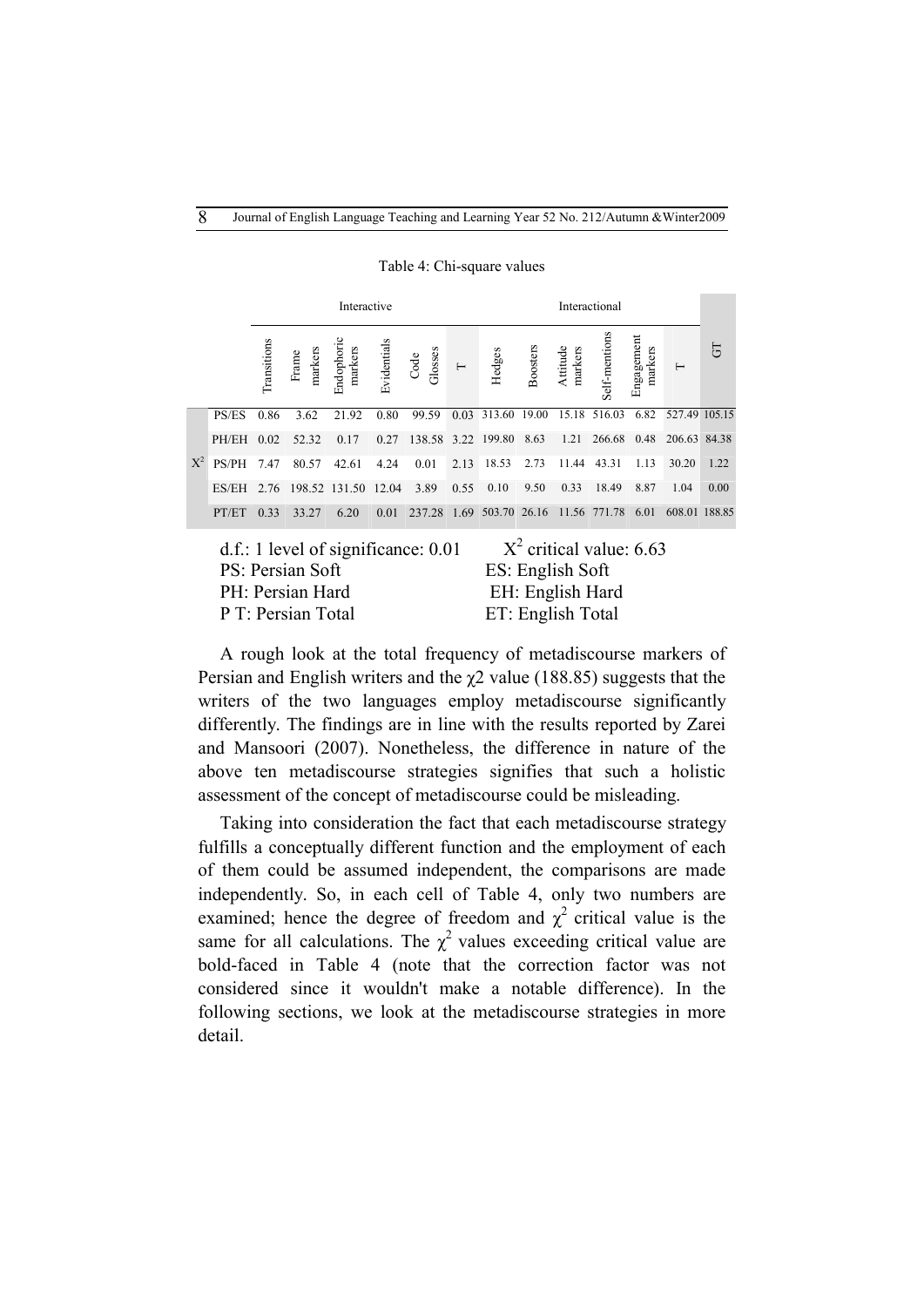#### **3.1. Interactive metadiscourse**

As can be seen in Table 3, unlike the findings of Zarei and Mansoori (2007), Persian and English writers almost equally took advantage of interactive metadiscourse (49% and 51%, respectively). The  $\chi^2$  value in Table 4 also supports the same conclusion. A closer look at Table 3 and the  $\chi^2$  values in Table 4 indicates that except for code glosses and frame markers, other strategies are employed quite similarly.

The main function of interactive metadiscourse is to guide the reader through the text (Thompson and Thetela, 1995) and the writers in both languages were apparently aware of the readers' likely reactions and needs. So, it can be said that both groups of writers assumed generic and discursive identity (or may be the cultural norms conformed to discursive norms!) in interactive metadiscourse marking and followed the norms of the research article genre in academic discourse community.

However, it should be noted that we can assume a quite close relationship between some strategies of interactive metadiscourse and nature of the immediate propositions. That is, in some research articles lists, tables and diagrams abound requiring more frame and endophoric markers. Higher use of these markers in such articles as compared to other articles could not signify identity variations. Of course, in studies investigating a larger corpus, a closer pattern could emerge as it is the case in the present study.

Accordingly, the relatively notable difference in the use of code glosses by Persian and English research article writers (39% and 61%, respectively and significant  $\chi^2$  value) and the significant difference in frame markers can be accounted for through above explanation. That is, when there are a plethora of ambiguous concepts and propositions, more code glosses are needed to clarify, and when there are more lists, etc., more frame markers would be employed. Perhaps, in still larger corpora, this difference can also disappear.

It is not surprising to see that evidentials form the most frequent metadiscourse strategy in our corpus. They are used 5580 times throughout the corpus which constitutes 26.5% of total metadiscourse strategies employed. Approximately similar distribution of evidentials across Persian and English languages and soft and hard sciences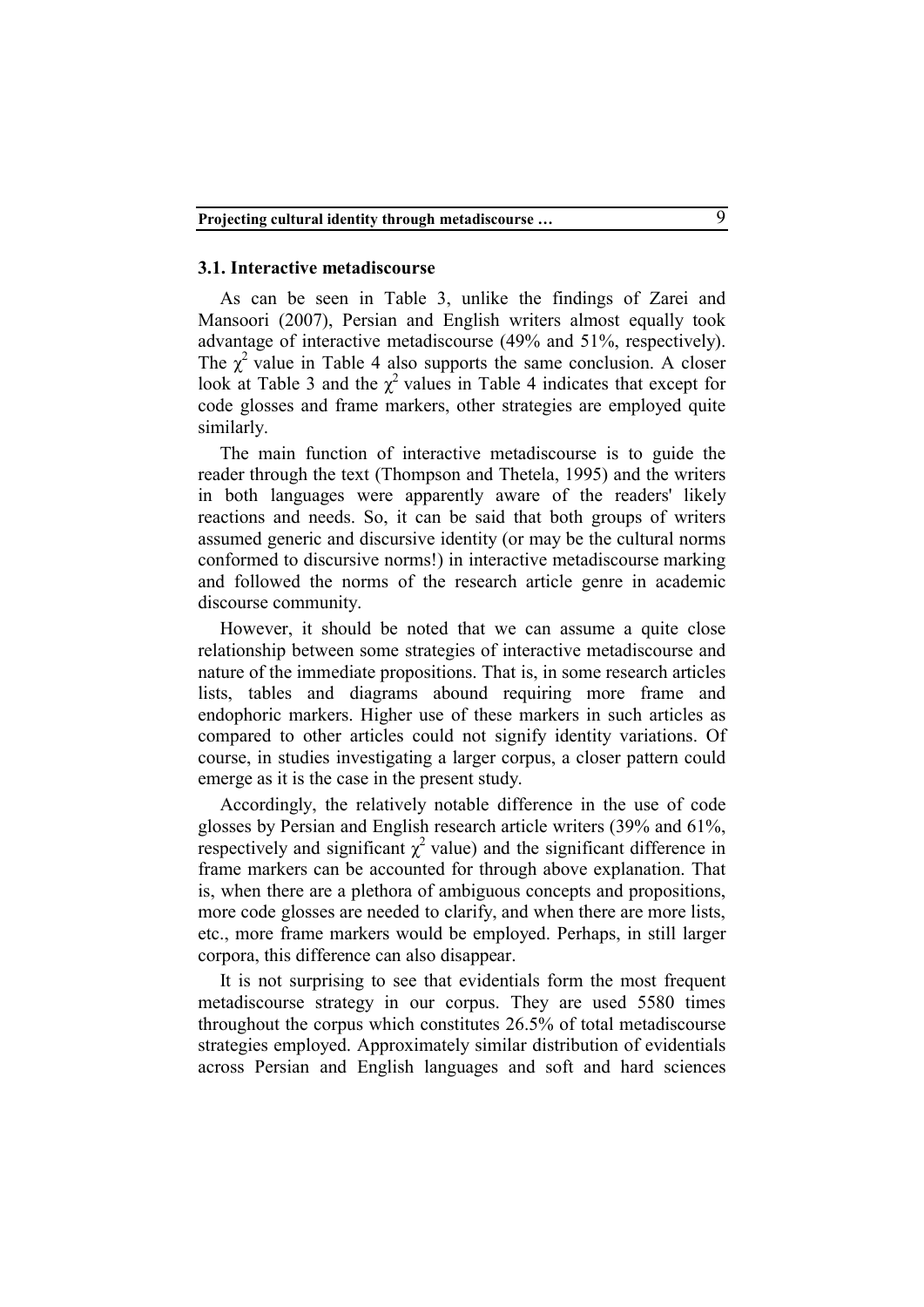(except for a small difference in English soft and hard corpus) shows that all writers are fully aware that evidentials bestow credibility and quality to their propositions and that without them a research articles could be seriously questioned, if not immediately rejected.

On the whole, the writers employed interactive metadiscourse three times more than interactional metadiscourse (73.8% and 26.2%, respectively) which indicates that in the process of persuasion it is vitally important to clarify your steps, signpost your arguments and disclaim any untenable interpretations of ambiguous concepts in order to make sure that the communication is successful.

### **3.2. Interactional metadiscourse**

The employment of interactional metadiscourse is an attempt to bring in the readers' voice (Thompson, 2001) and is apparently more closely associated with identity variable on the grounds that its options are allegedly culturally-motivated.

As Table 3 and 4 show, Persian and English writers' use of interpersonal metadiscourse markers is strikingly different. On the whole, English writers used them two times more than Persian writers (67% compared to 33%). Therefore, it can be argued that Persian writers preserved their national identity (Vassileva, 2001) in communications within a discourse community. Perhaps, they were aware of the fact that their research article was targeted to a limited group (Persian speakers) of the disciplinary community, and did not make an attempt to fine tune the rhetorical structure of their text. Nonetheless, it is evident that the more tangible conventions of the discourse and disciplinary community, like the format, scientific methodology, etc., were thoroughly compatible with the universal norms while only more abstract rhetorical features were not convergent.

Except for engagement marking which was similarly, though minimally (1.2%), employed by both groups, the difference was significant in the use of all interactional strategies. The biggest difference was in self-mentions ( $\chi^2$ : 771.78). Persian writers followed the positivist's advice to keep their prose dry and impersonal (Hyland, 2002). Actually, the advice can still be found in the 'guide for contributors' section of some Iranian journals. Furthermore, it is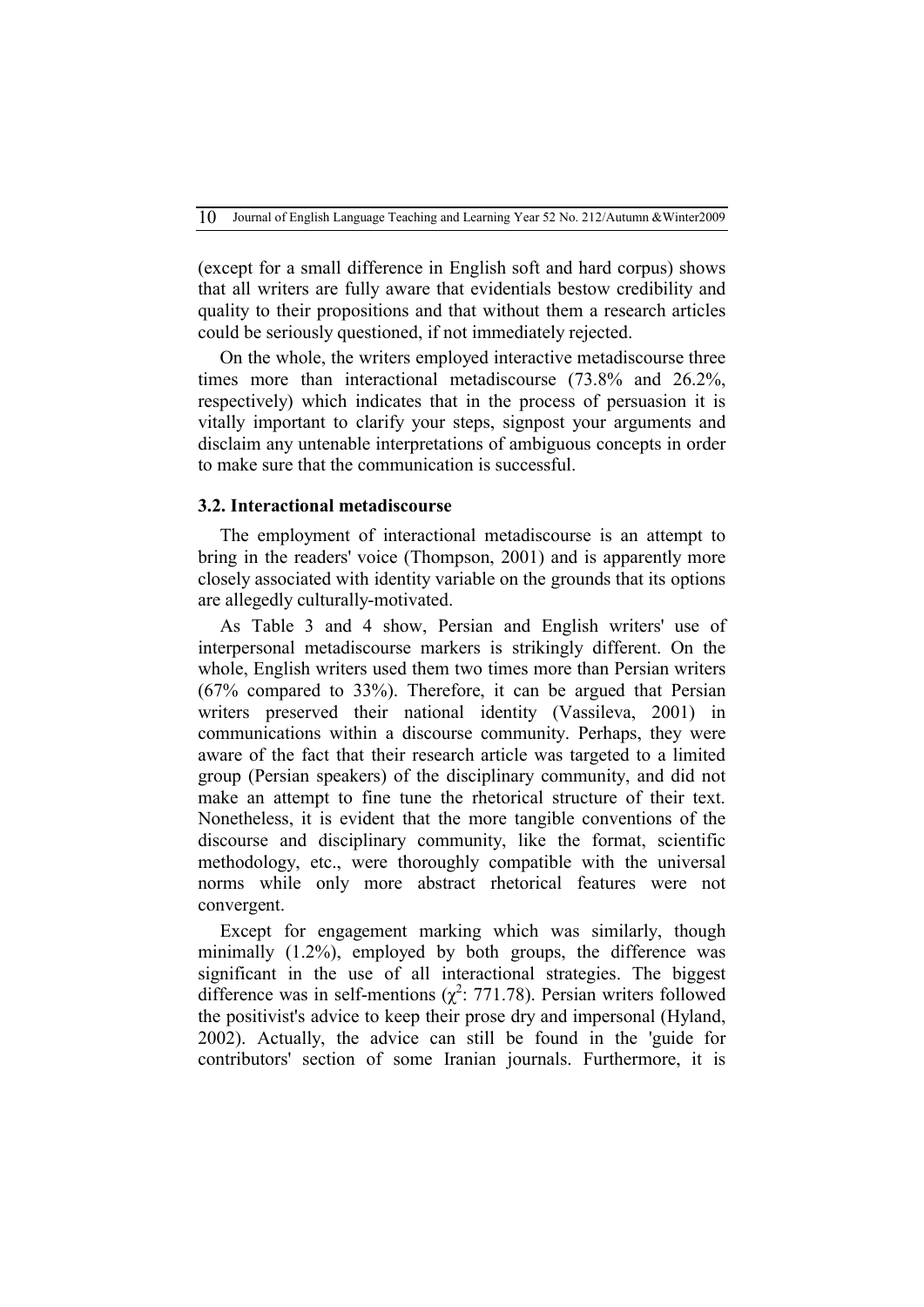surprising to see that the Persian hard science writers, a branch more closely associated with positivism, used self-mentions significantly more  $(\chi^2$ : 43.31) than soft science writers. In fact, the lowest frequency in Table 3 belongs to self-mentions of Persian soft science writers. It appears, though somehow oddly, that Persian hard science writers have made a more hurried departure from positivists' norms at least as far as person marking is concerned.

The use of hedges is the area of the next biggest difference between two languages in interactional metadiscourse. Persian writers employed hedges significantly differently in both sciences and on the whole. Hedges are linguistic resources signaling reader-responsibility (Hinds, 1987), deference towards the discourse community (Vassileva, 2001) and doubt and tentativeness (Silver, 2003). English writers extensively used hedges while Persian writers' use of hedges is quite limited (74% versus 26%). It is difficult to argue that Persian writers show a lower degree of deference towards the discourse community or that they are more certain about their propositions, but it can be clearly said that there is a serious identity variation. This cultural thought pattern may interfere when Persian native speakers write in English. A similar line of argument can be posed with regard to the use of boosters which is again employed significantly differently in two languages.

As Table 3 and 4 show, attitude marking is also different. Persian native speakers tend not to equally insert their affective evaluations into their texts. English writers more frequently opt for markers to communicate their emotions presumably aimed at building a more human relationship with the readers possibly because some recent research paradigms, like the critical approach, favor a closer relationship between the writer and the reader. Of course, it is hardly feasible to conclude that building a more human relationship is not a concern for Persian writers; rather it could be said that perhaps, according to Persian culture, there in no need to overtly mark and develop such a relationship.

The use of attitude markers, self-mentions and engagement markers appear to be a choice dependent on the generic conventions while hedges and boosters are apparently marking a more deeply cultural act of evidence evaluation. That is, if complying with the discursive and generic norms is thought to be followed, it can easily take place in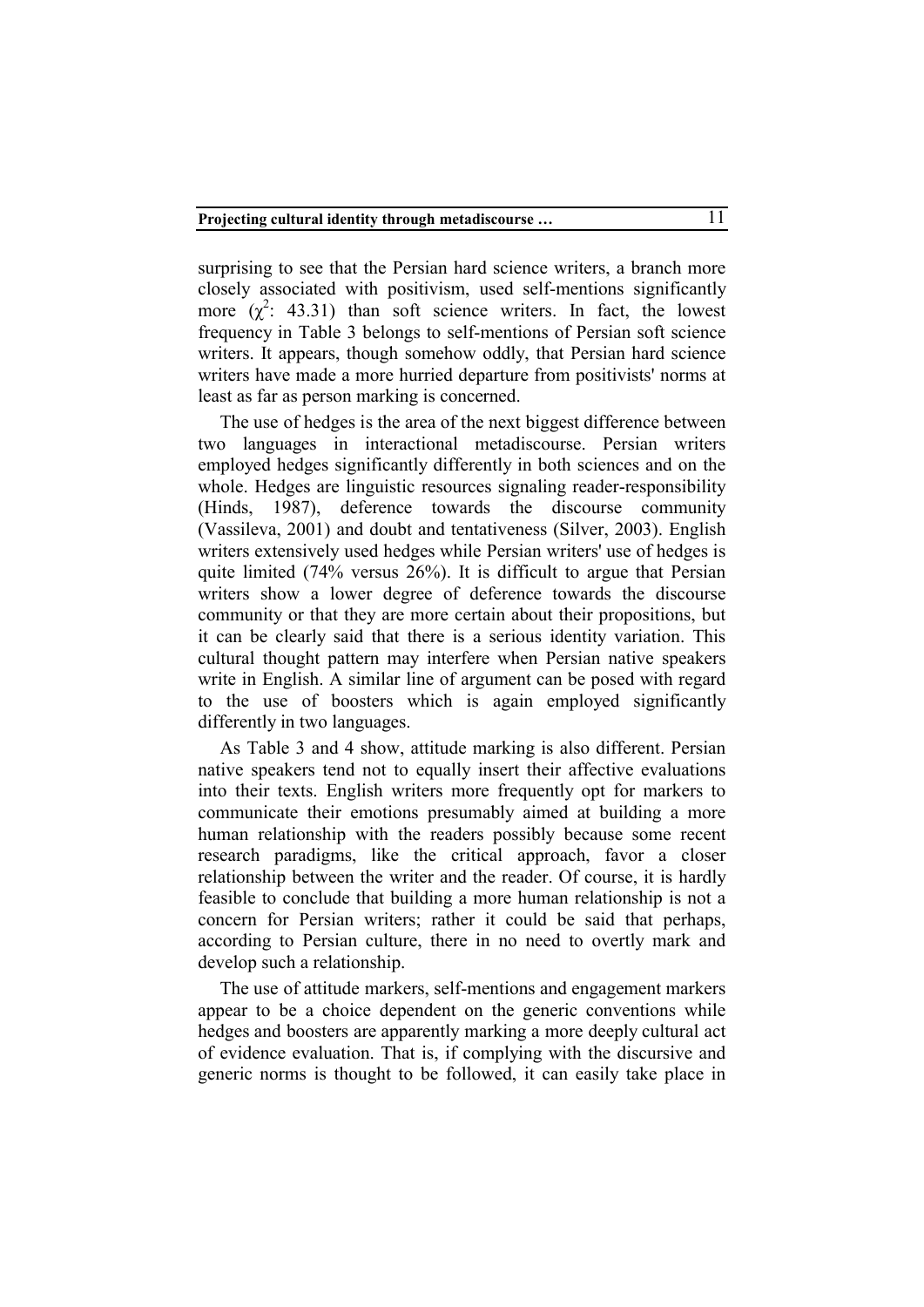cases of attitude markers, self-mentions and engagement markers, but a change in hedges and boosters would be more challenging.

#### **4. Conclusion**

We made an attempt to compare Persian and English research articles in the employment of metadiscourse markers and found that their norms were different in some ways. Contrary to interactive metadiscourse marking where the two groups of writers acted more or less similarly, interactional metadiscourse employment was found to vary considerably across the two languages.

The results of this study supports following conclusions. Firstly, in the rhetorical structure of a persuasive text, national culture's norms might prevail. In our study, the conventions of employing interactional metadiscourse were shown to be a function of national culture rather than generic and discursive norms of the broader academic community. We also argued that employing hedges and boosters, which involve evidence evaluation, is an area apparently more severely affected by the mentalities shaped within the framework of national culture.

Secondly, in writing in English, the norms of native culture might alter the normally expected rhetorical structure of the texts. Some studies (e. g. Maier, 1992; Mauranen, 1993; Nickerson, 1993) suggested that even in quite conventionalized types of writing, cultural variations play an important role. Thus, it is not unfeasible to suspect that the identified cultural differences might play a role when writing in another language. It might be useful for writing instructors to incorporate rhetorical and cultural considerations into their syllabus.

Last, but not least, if we can visualize metadiscourse marking on a continuum starting from more (e.g. interactive strategies) to less (e.g. interactional strategies) concrete rhetorical features, then, it can be roughly concluded that the difference between the two groups of writers increases along the continuum. In other words, enculturation into a discourse community normally starts from tangible conventions and gradually develops, if at all, to incorporate more abstract features (Dressen-Hammouda, 2008). Thus, it is quite possible to find some more abstracts norms not attended by non-native writers.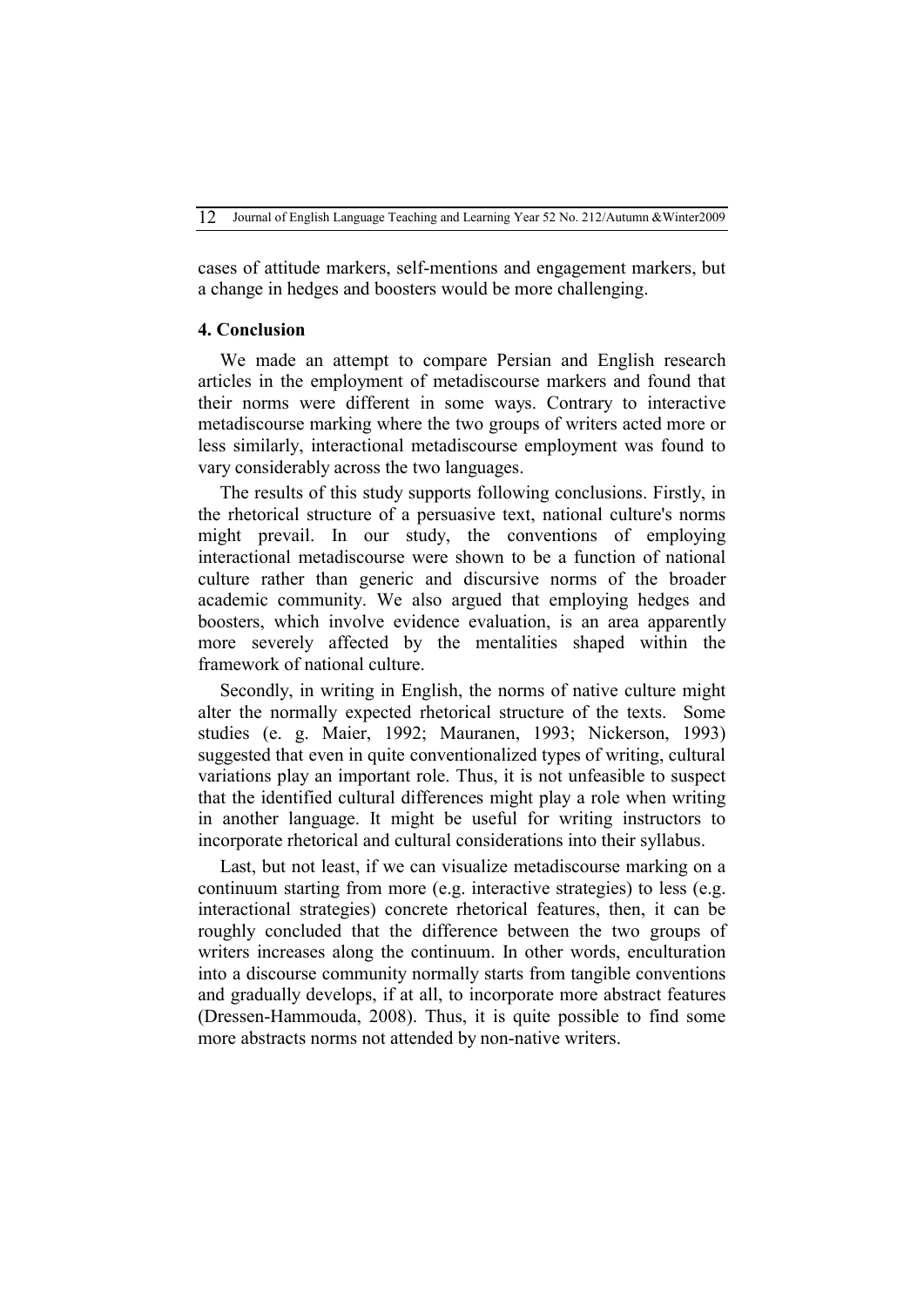#### **References**

- Abdi, R. (2002). Interpersonal metadiscourse: An indicator of interaction and identity. *Discourse Studies 4*(2), 139-145.
- Ä del, A. (2006). *Metadiscourse in L1 and L2 English*. Philadelphia: John Benjamins.
- Bhatia, V. K. (1999). Integrating products, processes and participants in professional writing. In C. N. Candlin and K. Hyland (Eds), *Writing: Texts, Processes and Practices* (pp. 21-39). London: Longman.
- Bhatia, V. K. (2006). Analyzing genre: Some conceptual issues. In M. Hewings (Ed.), *Academic writing in context: Implications and applications* (pp. 79-92). London: Continuum.
- Bizzell, P. (1992). *Academic discourse and critical consciousness.* Pittsburgh: University of Pittsburgh Press.
- Conner, U. (1996). *Contrastive rhetoric; A cross-cultural study*. Cambridge: Cambridge University Press.
- Crismore, A. (1989). *Talking with readers: Metadiscourse as rhetorical act*. New York: Peter Lang Publishers.
- Crismore, A., & Farnsworth, R. (1990). Metadiscourse in popular and professional science discourse. In W. Nash (Ed), *The Writing scholar: Studies in academic discourse* (pp. 118-36)*.* Newbury Park, CA: Sage.
- Crismore, A., Markkanen, R., & Steffensen, M. (1993). Metadiscourse in persuasive writing: A study of texts written by American and Finnish university students. *Written Communication 10*, 39-71
- Dahl, T. (2004). Textual metadiscourse in research articles: A marker of national culture or of academic discipline. *Journal of Pragmatics*, *36,*  1807-1825
- Dressen-Hammouda, D. (2008). From novice to disciplinary expert: Disciplinary identity and genre mastery. *English for Specific Purposes 27*, 233-252
- Dudley-Evans, T. (1994). Genre analysis: An approach to text analysis for ESP. In M. Coulthard (Ed), *Advances in written text analysis* (pp. 219- 229). Newbury: Routledge.
- Gee, J. P. (2005). *An introduction to discourse analysis: Theory and method*  (2nd edn). London: Routledge.
- Guba, E. G., & Lincoln, Y. S. (1994). Competing paradigms in qualitative research. In N. K. Denzin & Y. S. Lincoln (Eds.), *Handbook of Qualitative Research* (pp. 105-117). Thousand Oaks, CA: Sage Publications.
- Hinds, J. (1987). Reader versus writer responsibility: a new typology. In U. Connor, & R. B. Kaplan (Eds.), *Writing across languages: Analysis of L2*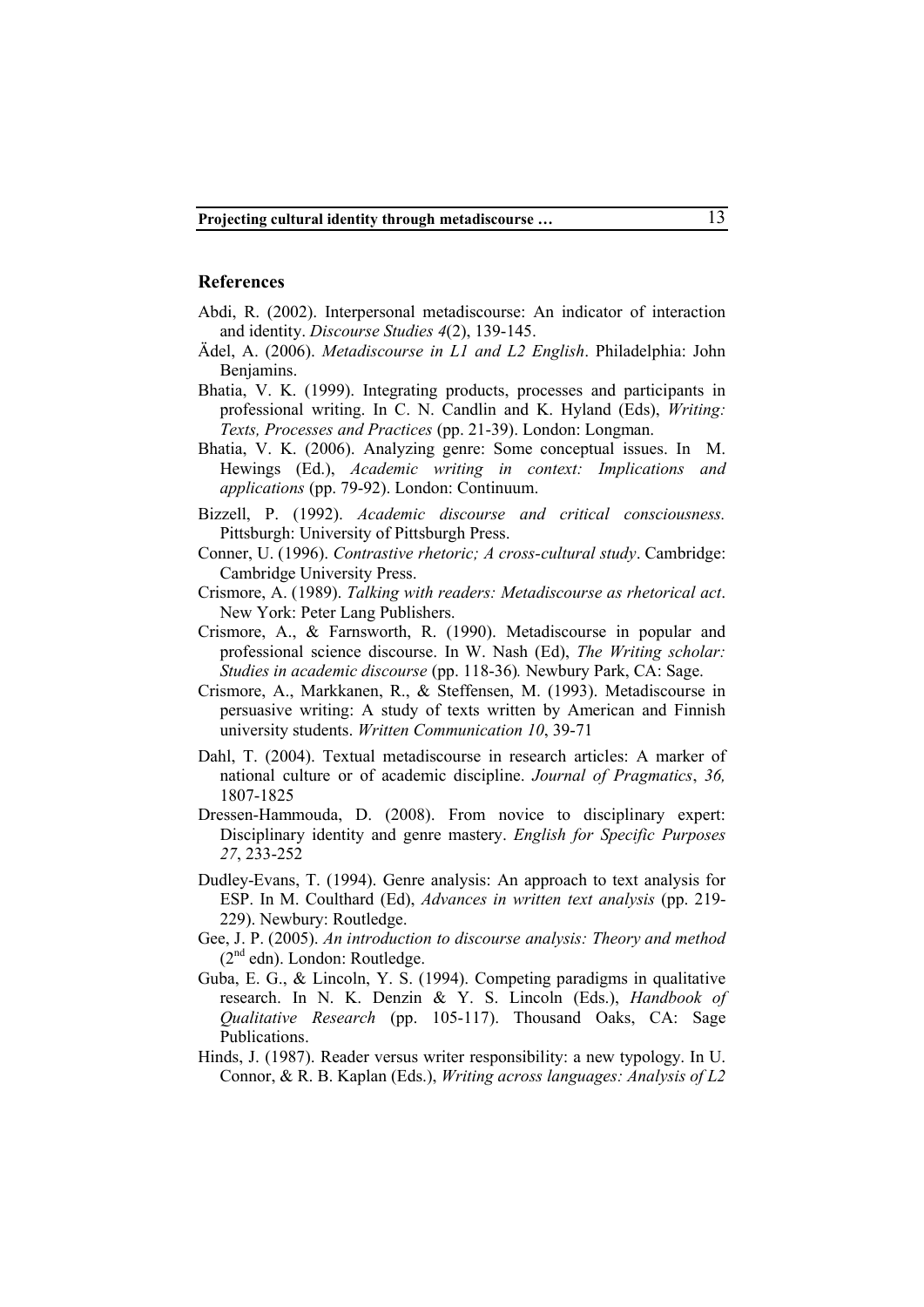*text* (pp. 141 -152). *Reading*, MA: Addison- Wesley Publishing Company.

- Hyland, K. (2002). Options of identity in academic writing. *ELT Journal 56*(4), 351-358.
- Hyland, K. (2004). Patterns of engagement: Dialogic features and L2 student writing. In L. Ravelli & R. Ellis (Eds.), *Academic writing in context: Social-functional perspectives on theory and practice.* London: Continuum.
- Hyland, K. (2005). *Metadiscourse.* London: Continuum.
- Hyland, K., & Tse, P. (2004). Metadiscourse in academic writing: A reappraisal. *Applied Linguistics*, *25*/2, 156-177
- Kaplan, R. B. (1966). Cultural thought pattern in intercultural communication. *Journal of Language Learning*, *1*, 1-20.
- Koutsantoni, D. (2006) Rhetorical strategies in engineering research articles and research theses: Advanced academic literacy and relations of power. *Journal of English for Academic Purposes 5*, 19-36
- Mahzari, A., & Maftoon, P. (2007). A contrastive study of the introduction section of English and Persian medical research articles. *Iranian Journal of Language Studies, 1*(3), 201-214
- Maier, P. (1992). Politeness strategies in business letters by native and nonnative English speakers. *English for Specific Purposes, 11*, 189-205.
- Mauranen, A. (1993). Contrastive ESP rhetoric: Metatext in Finnish-English Economics texts. *English for Specific Purposes*, *12*, 3-22.
- Nickerson, C. (1993). A comparative study of business letters written by native and non-native speakers. MA dissertation. Birmingham: English Language Research Unit, University of Birmingham.
- Peterlin, A. P. (2005). Text-organizing metatext in research articles: an English-Slovene contrastive analysis. *English for Specific Purposes 24*, 307-319.
- Silver, M. (2003) The stance of stance: a critical look at ways stance is expressed and modeled in academic discourse. *Journal of English for Academic Purposes 2* (4), 359-374
- Swales, J. (1990). *Genre analysis: English for specific purpose in academic and research setting*. New York: Cambridge University Press.
- Thompson, G. (2001). Interaction in academic writing: Learning to argue with the reader. *Applied Linguistics*, *22/*1, 58-78.
- Thompson, G., & Thetela, P. (1995). The sound of one hand clapping: the management of interaction in written discourse. TEXT *15*(1), 103-27.
- Vande Kopple, W. J. (1985). Some explanatory discourse on metadiscourse. *College Composition and Communication, 36*, 82-93.
- van Dijk, T., Ting Toomy, S., Smitherman, G., & Troutman, D. (1997).